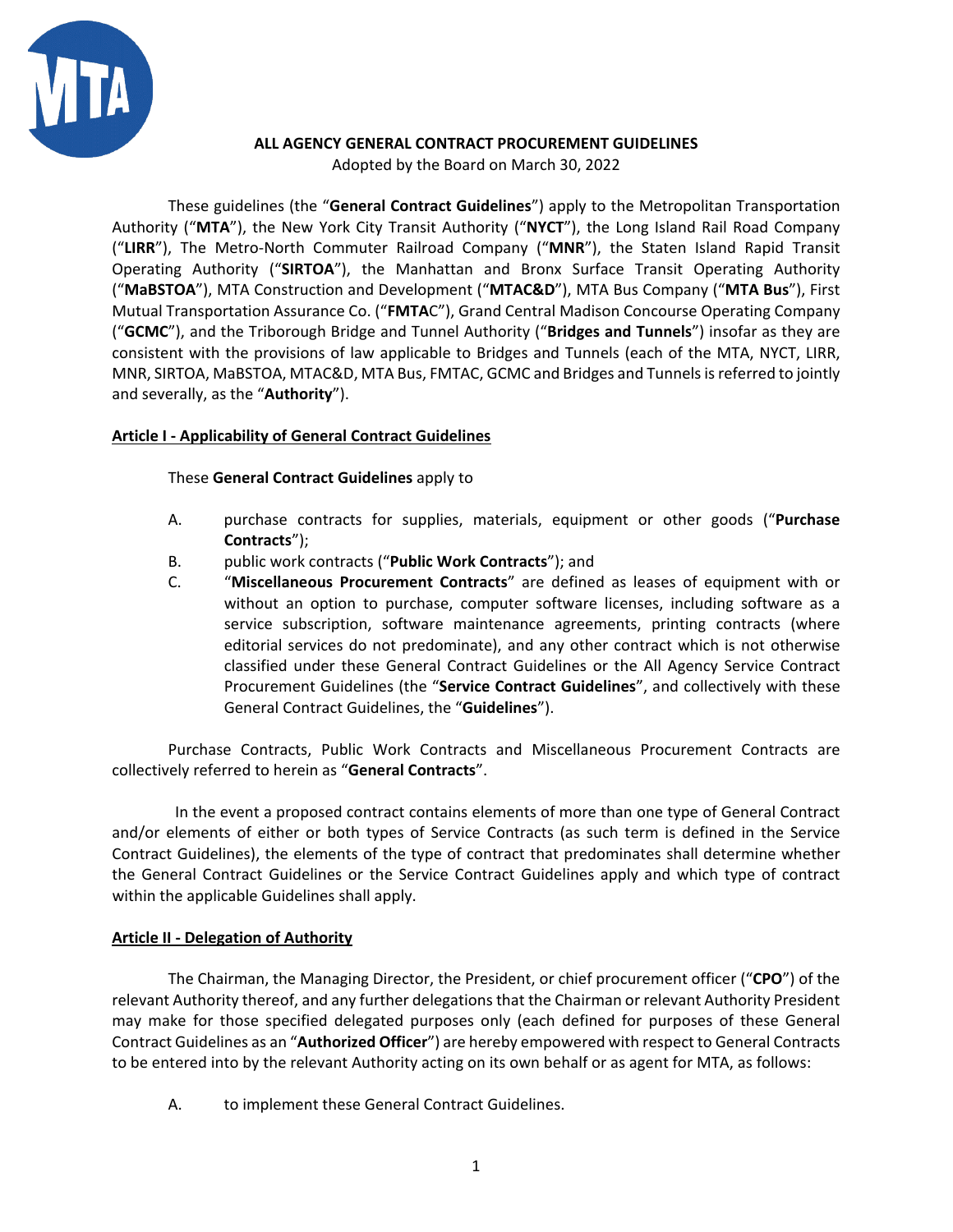- B. to establish procedures for the award of General Contracts (including contracts for a small business concern ("**SBC**"), a certified minority or women-owned business enterprise ("**MWBE**") or a certified service disabled veteran owned business ("**SDVOB**")) estimated to involve the expenditure of \$1 million or less, which procedures shall be competitive to the extent deemed practicable by the Authorized Officer;
- C. to do the following for the award of Purchase Contracts and Public Work Contracts estimated to involve the expenditure in excess of \$1 million:
	- 1. to determine the criteria for the evaluation of bids/proposals, which may include, but are not limited to, unit or aggregate amount bid, life cycle costs or savings (including but not limited to costs or savings associated with installation, energy use, maintenance, operation, salvage and disposal), discounts and costs of maintenance and inspection services;
	- 2. to determine whether a Purchase Contract or Public Work Contract required to be advertised in the New York State Contract Reporter ("**NYSCR**") is exempt from such requirement due to the need to award such contract on an emergency or other critical basis;
	- 3. to advertise for, solicit and open bids/proposals;
	- 4. to record the name of each bidder and the amounts of the bid/proposal;
	- 5. to determine the lowest responsive and responsible bidder, including, in the event two or more responsible bidders submit identical bids which are the lowest bids, to award the Purchase Contract or Public Work Contract to any of such bidders or obtain new bids from such bidders;
	- 6. to reject all bids when it is determined to be in the public interest to do so; and
	- 7. to award the Purchase Contract or Public Work Contract;
- D. to determine whether a bidder/proposer is responsible pursuant to the All-Agency Responsibility Guidelines; and
- E. in addition to the other authorizations set forth elsewhere in these General Contract Guidelines, to establish guidelines governing the qualifications of bidders for General Contracts, and to fix the standards for the prequalification of bidders entering into such contracts for the East Side Access Project in accordance with Section 1265-a.2(c) of the Public Authorities Law.

## **Article III - Selection of General Contractors Without Competitive Sealed Bidding**

- A. A competitively bid Miscellaneous Procurement Contract may be awarded without Board approval. No Board approval shall be required for a Miscellaneous Procurement Contract ride pursuant to Article III.B.5.
- B. Except as otherwise provided in Article III.C. or Article VII., a General Contract estimated to involve the expenditure in excess of \$1 million may be awarded without competitive bidding under the circumstances set forth below, provided that the Authorized Officer recommends such an action and the Board adopts a resolution (i) declaring competitive bidding to be impractical or inappropriate because of the existence of any of the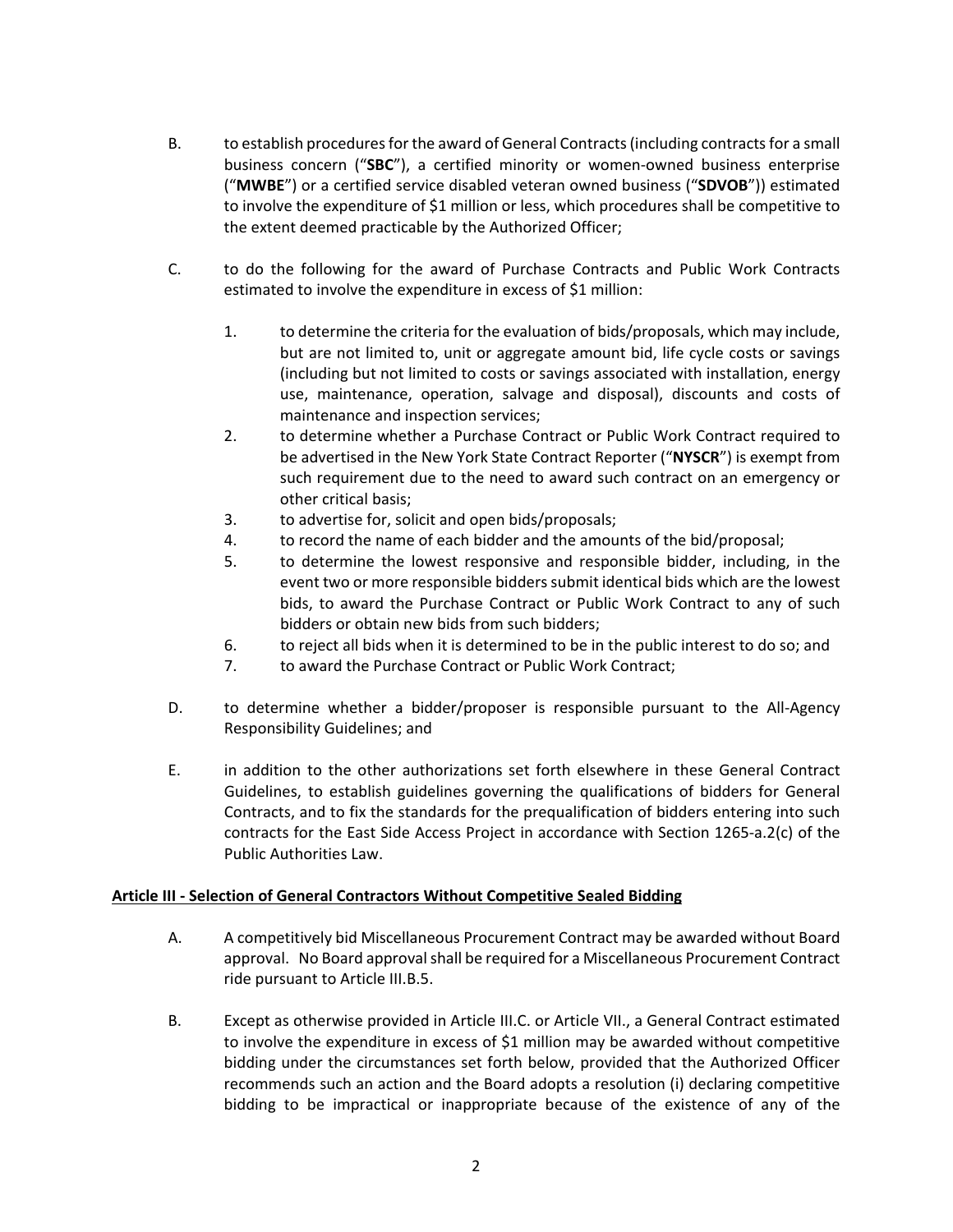circumstances set forth in Articles III.B.1. to 6., (ii) stating the reasons therefore, and (iii) summarizing any negotiations that have been conducted. Except in a situation specified in Article III.B.1., such resolution shall be approved by two-thirds of the members of the Board then in office. A resolution under Article III.B.1.shall require approval by a majority of the members of the Board in attendance at a meeting at which a quorum is present.

- 1. Emergency, Critical Need or Unforeseen Circumstances. The existence of an emergency involving danger to life, safety or property, or a critical need or unforeseen circumstance which requires immediate action and cannot await competitive bidding; or when the item to be purchased is essential to the efficient operation of or the adequate provision of service and, as a consequence of an unforeseen circumstance, such purchase cannot await competitive bidding. Competitive bidding is hereby declared to be impractical and inappropriate in any of the foregoing situations where an Authorized Officer must take appropriate action and cannot await action by the Board; provided, however, that notice of such action shall be given to the Board in a timely manner, together with a statement of the reasons for such action and a request for ratification by the Board.
- 2. Single Source. The item to be purchased is available only from a single responsible source provided, however, that a notice of the Authority's intent to purchase such item without competitive bidding shall be posted on the Authority's website, and, if bids have not been solicited for such item within the preceding twelve months, a notice must be published pursuant to Article V hereof. Any notices required by this Article III.B.2. shall a. set forth the Authority's intent to purchase the item without competitive bidding because the item is available from only one source, and b. invite any firm which believes it can provide the item to so inform the Authority and to provide the Authority with additional information which confirms that the firm can supply the item.
- 3. No Bids or One Responsive Bid. Competitive bids are solicited and
	- a. no responsive bid is received; or
	- b. only a single responsive bid is received, and the Authorized Officer rejects the bid.
- 4. Experiments, Tests and Evaluations. With respect to a product or technology, the Authority wishes to:
	- a. experiment with or test it;
	- b. experiment or test a new source for it; or
	- c. evaluate its service or reliability.

Such a General Contract may not be awarded until at least thirty days after the date the Board has declared competitive bidding to be impractical or inappropriate.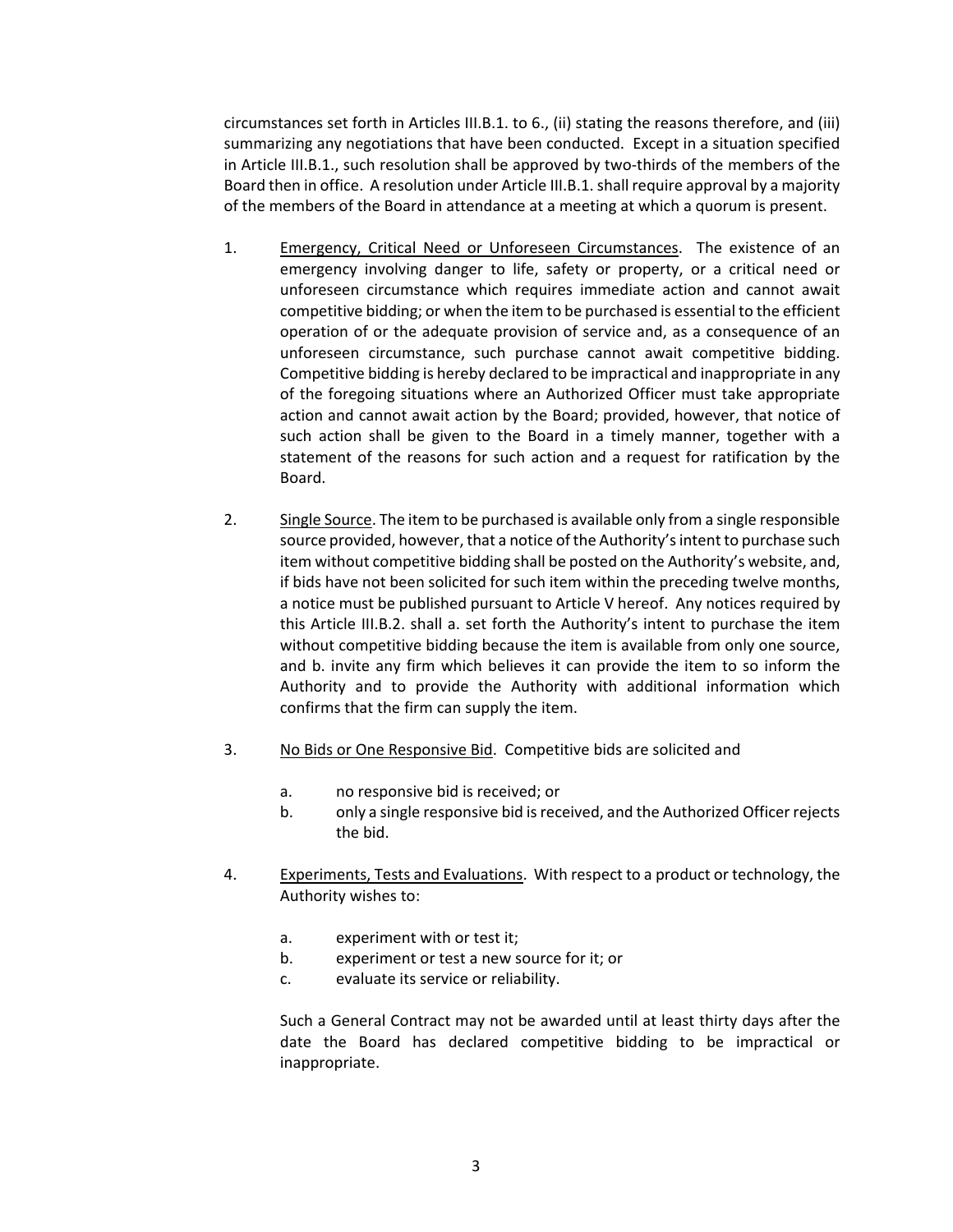- 5. Riding an Existing Contract. The item is available through an existing General Contract between a vendor and any of the following and the resolution adopted by the Board, if Board authorization would otherwise be required under these General Contract Guidelines, includes a determination that, and the reasons, why, it is in the public interest to do so:
	- a. Any public authority (not New York State) provided such General Contract had been awarded through a process of competitive sealed bidding or a competitive request for proposals ("**RFP**");
	- b. A New York State agency or authority (including the New York State Office of General Services ("**OGS**")), the City of New York, or Nassau County (except for NYCT, SIRTOA and MaBSTOA, as to Nassau County only).

It is hereby determined that competitive bidding is inappropriate and, because of the likelihood that a competitive process will not result in better commercial terms, that it is in the public interest to purchase an item through an existing General Contract of the State of New York, the City of New York, a different Authority, or any other public authority, where price and other commercial terms specified in such General Contract are satisfactory to the Authorized Officer. Such a determination shall be documented in writing by the Authorized Officer, and included in the contract file.

- 6. Request For Proposals. The Authority determines that it is in the public interest to award the General Contract through a competitive RFP.
	- a. For purposes of this Article III.B.6., an RFP shall mean a method of soliciting proposals and awarding a General Contract on the basis of a formal evaluation of the characteristics which are deemed relevant to the Authority's operations, such as quality, cost, delivery schedule and financing, against stated selection criteria. Where the RFP involves the purchase or rehabilitation of rail cars, transit cars or buses, the selection criteria may also include the extent to which the performance of all or a portion of the General Contract will involve the use of sites within the State of New York or the use of goods produced or services provided within the State of New York.
	- b. For those General Contracts awarded under this Article III.B.6., (1) such contracts may not be awarded until at least thirty days after the Board has declared competitive bidding to be impractical or inappropriate and (2) the Board's approval resolution must (i) disclose the other proposers and the substance of their proposals, (ii) summarize the negotiation process including the opportunities, if any, available to proposers to present and modify their proposals, and (iii) set forth the criteria upon which the selection was made. The Board's contract approval resolution may be adopted simultaneously with or subsequent to the Board's declaration that competitive bidding is impractical or inappropriate, provided that, if the Board's declaration and the Board's approval resolution are adopted simultaneously or within less than thirty days of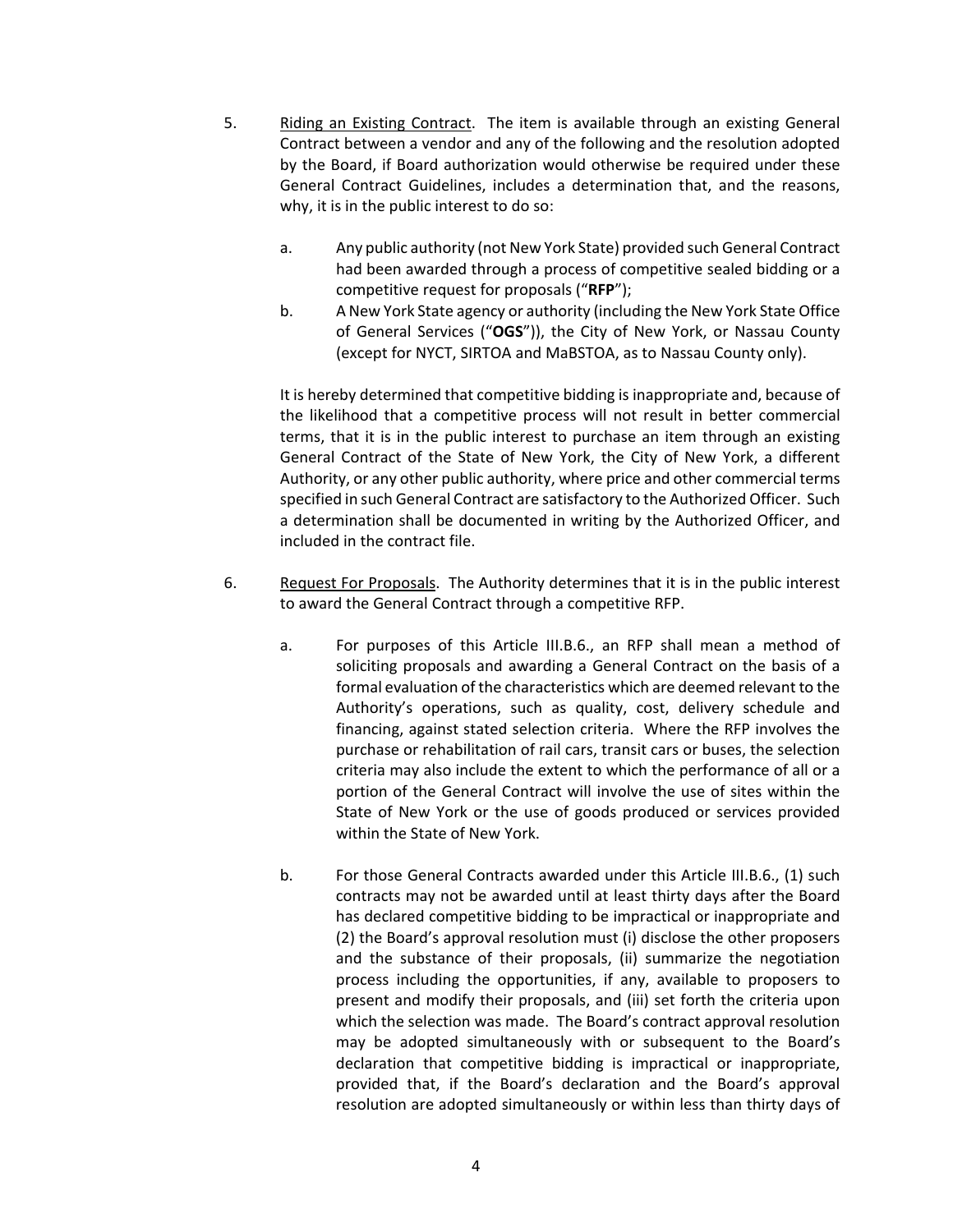each other, the subject General Contract may be executed by the Authority no less than thirty days after the adoption of the Board's declaration that competitive bidding is impractical or inappropriate.

- c. In addition to the information required under Article V.C., the public notice of an RFP must include a statement of the selection criteria. Such notice shall also be provided by mail or electronically to professional and other organizations, if any, that represent or regularly notify certified MWBEs or certified SDVOBs of the type of procurement opportunity that is the subject of the RFP notice.
- d. The Authority may engage in a selection process involving multiple steps such as requests for interest, requests for qualifications, requests for technical proposals and requests for quotations. After the publication of the notice, any or all of the selection criteria specified in the advertisement may be changed, provided that, if the change is material, proposers and potential proposers who, prior to the deadline for the receipt of proposals, have expressed an interest in the RFP, shall be informed of the change and afforded the opportunity to modify their proposals.
- e. After receipt of the proposals, an Authority may:
	- i) change the selection criteria provided that, if the change is material, all proposers that have not been eliminated from the competitive process prior to such change, are informed of the change and afforded the opportunity to modify their proposals;
	- ii) request that any of the proposers make a presentation. If it does so, it is not required to afford such opportunity to all proposers;
	- iii) negotiate with any of the proposers. If it does so, it is not required to negotiate with all proposers;
	- iv) reject any proposal at any time; and
	- v) reject all proposals, in which event the Authority may decide to take no further action, solicit new proposals or solicit bids.
- C. Under the MTA Small Business Mentoring Program (the "**SBMP**"), a non-federally funded Public Work Contract that is designated by the Authority as a small business mentoring program contract within the meaning of Section 1265-b(1)(e) of the Public Authorities Law, may be awarded in accordance with the provisions of Section 1265-b of the Public Authorities Law, notwithstanding any other provision of law or these General Contract Guidelines. A Public Work Contract that is partially or wholly federally funded, subject to United States Department of Transportation regulations and estimated to involve an expenditure of not more than \$3 million, may be awarded pursuant to the MTA Small Business Federal Program (the "**SBFP**") established under 49 CFR 26.39 in accordance with the competitive procedures established under the SBFP, notwithstanding any other provision of law or these General Contract Guidelines. Pursuant to the SBMP procedures, the Chairman or Authority President designates members of an SBMP steering committee, which includes diversity, engineering and procurement personnel. Such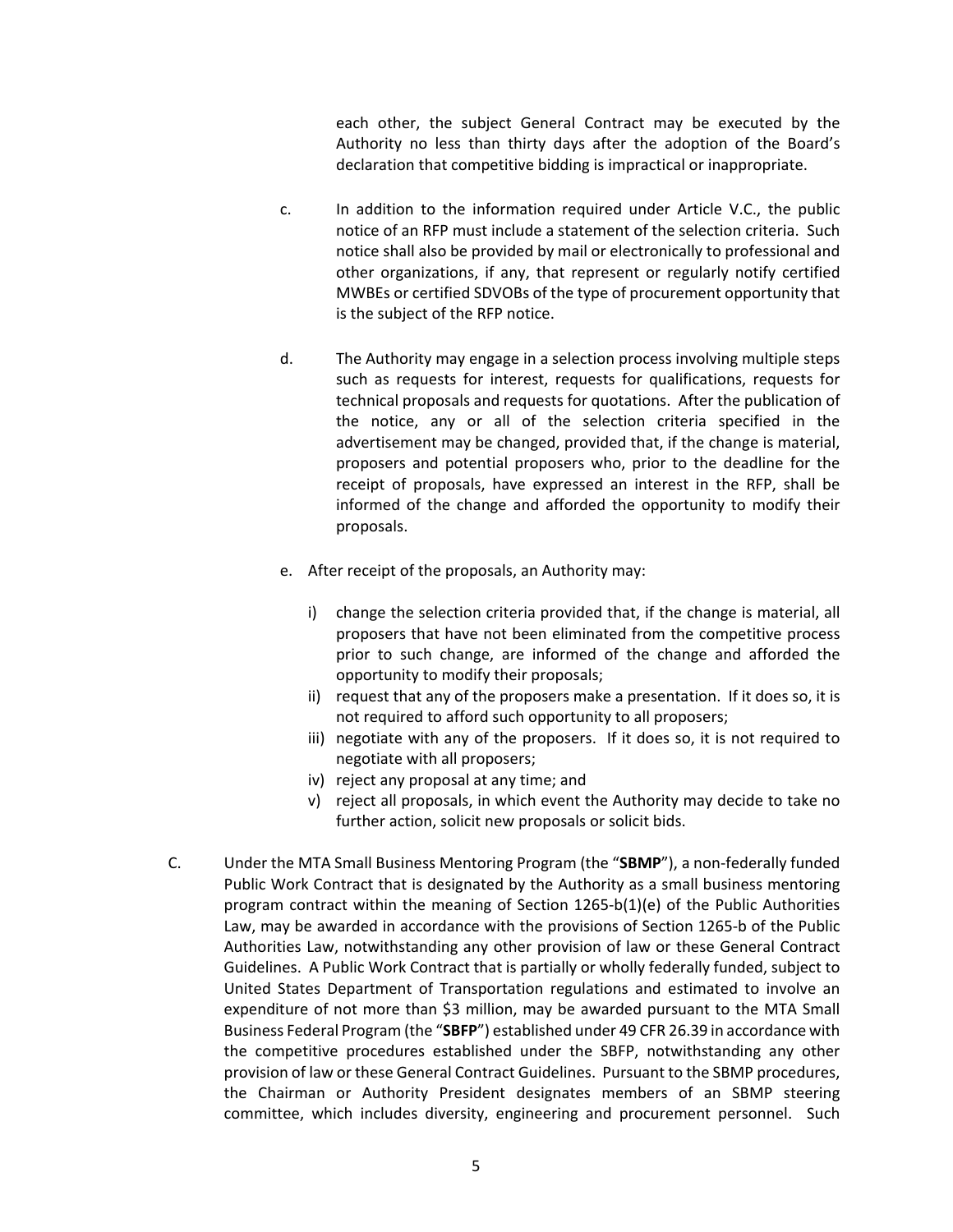SBMP steering committee is authorized to designate which eligible Public Work Contracts shall be SBMP or SBFP Public Work Contracts.

D. A Purchase Contract or a Miscellaneous Procurement Contract, not estimated to involve the expenditure in excess of \$1 million, that is not federally funded, may be awarded pursuant to Section 1209.7(b) or Section 1265-a.2(b) of the Public Authorities Law without competitive sealed bidding or other formal competitive process, notwithstanding any other provision of law or these General Contract Guidelines where the Purchase Contract or Miscellaneous Procurement Contract involves goods or technology that are recycled or remanufactured.

## **Article IV - Qualified Products Lists**

The Board hereby determines that for reasons of efficiency, economy, compatibility or maintenance reliability, there is a need for standardization as to various supplies, materials and equipment which are purchased by the Authorities and authorizes the establishment of a qualified products list ("**QPL**") identifying such supplies, materials and equipment as hereinafter provided. A purchase contract for an item which has been included on a QPL duly established and maintained by an Authority may be entered into by that Authority as hereafter set forth:

- A. An Authorized Officer determines as to a specific item that, for reasons of efficiency, economy, compatibility or maintenance reliability, there is a need for standardization.
- B. The QPL is reviewed no less than two times per year in order to evaluate whether to add or delete items or vendors to or from the QPL.
- C. A notice is published by the Authority no less than one time per year in a general circulation newspaper and in the NYSCR which:
	- 1. advertises the existence of the QPL;
	- 2. states that the QPL is available for public inspection; and
	- 3. specifies the name and address of the Authority's office which may be contacted in regard to the procedure for the compilation of the QPL.
- D. A contract for an item on the QPL may be awarded:
	- 1. without competitive sealed bidding if only one source for the item is specified on the QPL;
	- 2. by competitive sealed bidding, but without advertising, provided the invitation to bid is sent to all vendors listed on the QPL for the particular item;
	- 3. by competitive sealed bidding after advertising the bid pursuant to Article V.A. of these General Contract Guidelines.
- E. Two or more Authorities may utilize the same QPL provided that such Authorities jointly comply with the provisions of this Article.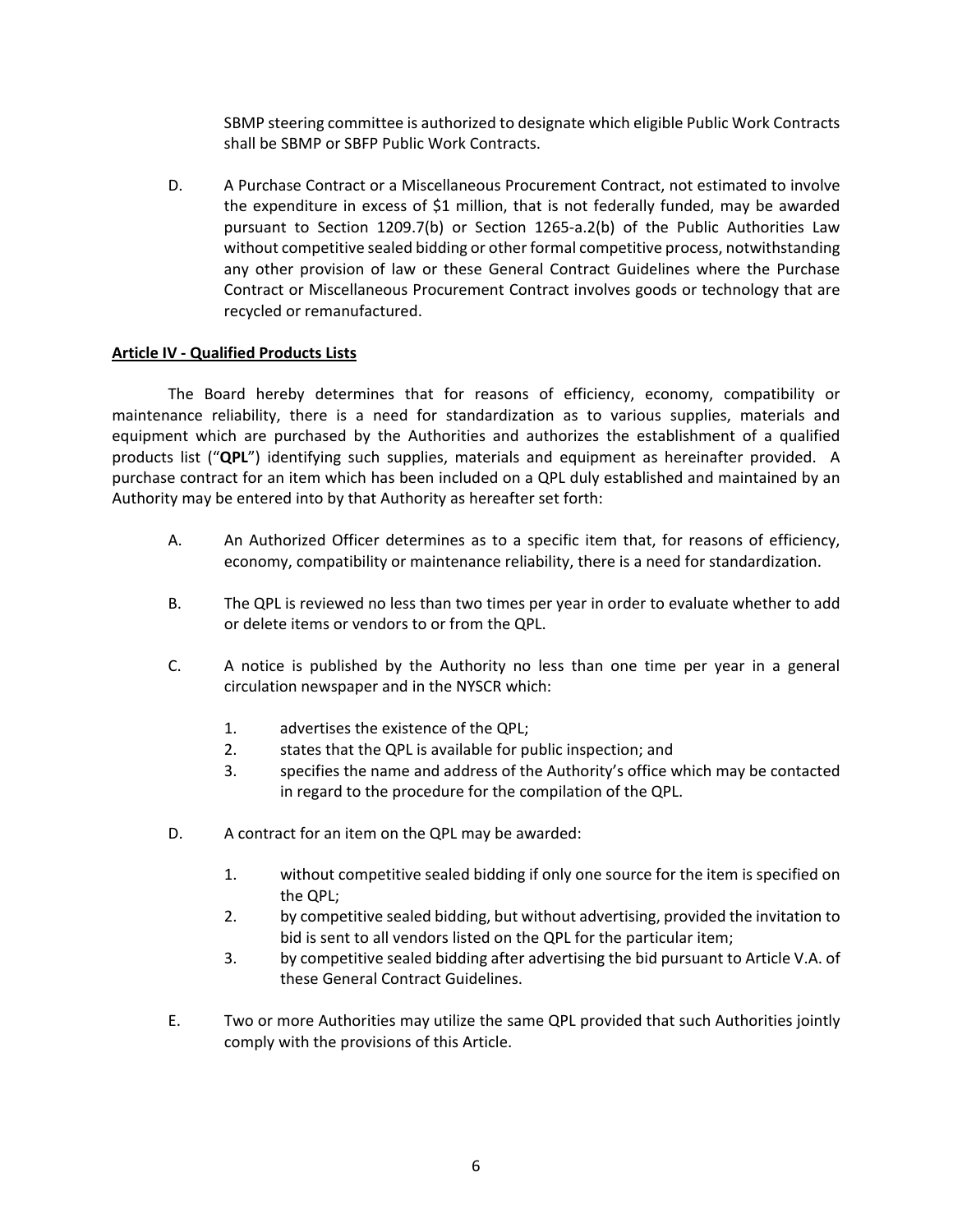#### **Article V – Notice and Advertising**

Except as provided in Article V.C. and Article III.B.2., in those instances where advertising is required under these General Contract Guidelines:

- A. Regardless of the selection process used, for Purchase Contracts and Public Work Contracts in the actual or estimated amount in excess of \$1 million, an advertisement shall be published at least once in a newspaper of general circulation in the area served by the Authority and in the NYSCR. Such advertisement and notice in the NYSCR must be placed at least fifteen (15) business days prior to the planned date on which a bid/proposal is due; provided that, if the Purchase Contract or Public Work Contract is to be awarded without the solicitation of competitive sealed bids or RFP, the timing of the publication in the NYSCR shall be determined by an Authorized Officer.
- B. The advertisement and the notice in the NYSCR must contain, as applicable, a statement of: 1) the name of the contracting Authority; 2) the contract identification number; 3) a brief description of the goods, supplies, materials, or equipment sought, the location where work is to be performed or goods are to be delivered and the contract term; 4) the address where bids/proposals are to be submitted; 5) the date when bids/proposals are due; 6) a description of any eligibility or qualification requirement or preference; 7) a statement as to whether the contract may be fulfilled by a subcontracting, joint venture ("**JV**") or co-production arrangement; 8) any other information which the Authority deems useful to potential contractors; 9) the name, address and the telephone number of the person to be contacted for additional information; and 10) the time and place where bids received will be publicly opened and read. In addition, if a purchase contract is involved, the advertisement in the NYSCR shall also include a statement as to whether the goods, supplies, materials, or equipment sought had, in the immediately preceding three year period, been supplied by a foreign business enterprise as that term is defined in Article 4-C of the Economic Development Law.
- C. Advertisement in a general circulation newspaper and in the NYSCR is not required if the Authority regularly purchases the particular supplies, material or equipment and bids are solicited from a list of potential suppliers for the item which has been established and maintained as set forth in Article VI hereof.
- D. In addition to the above advertisements, the Authority shall provide notice to professional and other organizations, if any, that regularly notify MWBEs of the type of procurement opportunity that is the subject of the solicitation.

## **Article VI - Contractor Outreach**

The Authority shall encourage firms to be interested in competing for Authority contracts. The Authority shall do so in the following manner:

A. Suppliers Lists for Purchase Contracts: the Authority shall compile a list of potential sources of supplies, materials, equipment, and other goods which it regularly purchases. Such list must be compiled in accordance with the following procedures: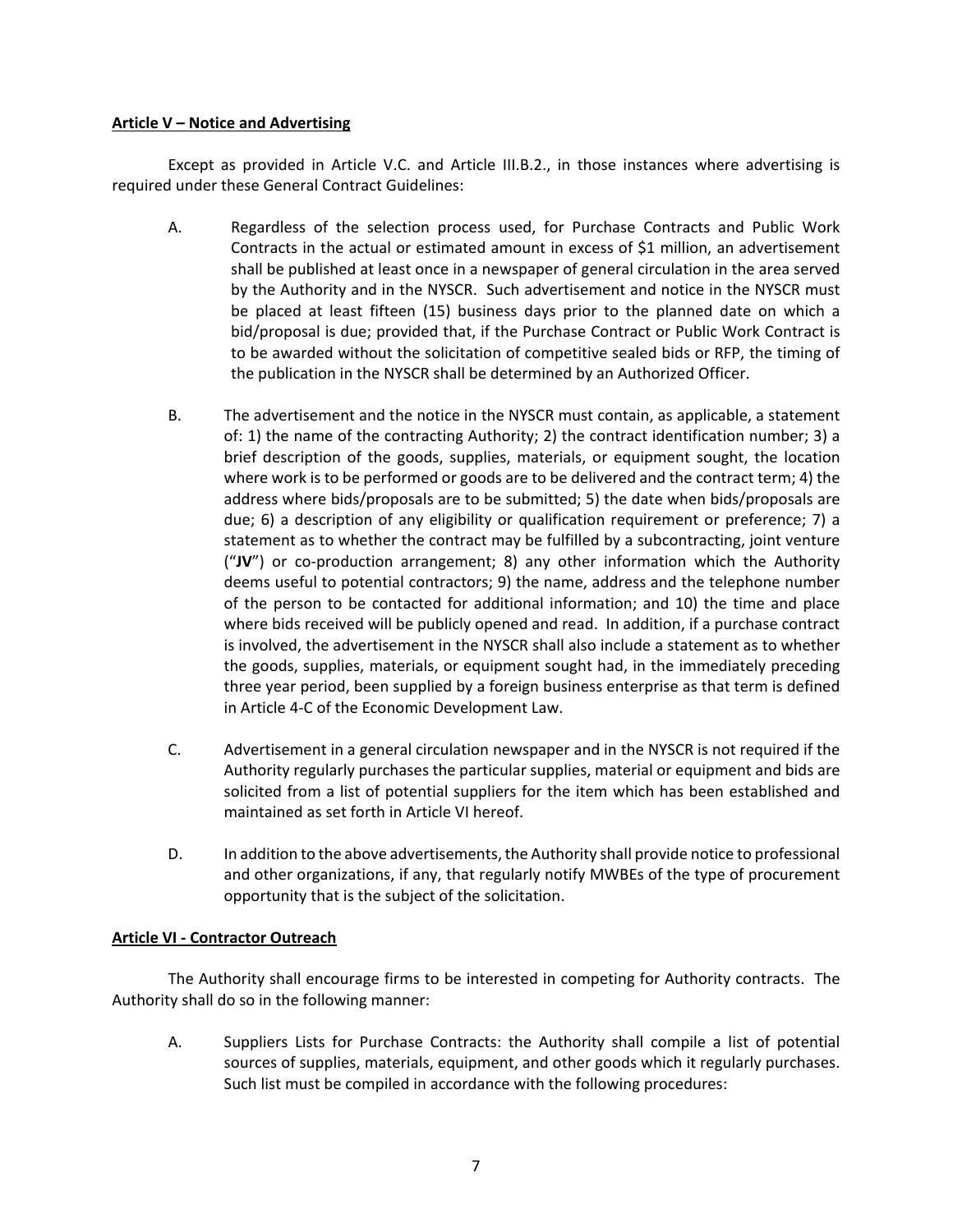- 1. Advertisements must be periodically placed in one or more publications which are likely to be read by manufacturers, suppliers and others who deal in the item, including firms which may be MWBEs or SDVOBs, which set forth a general description of categories of items which are regularly procured by the Authority and invites firms to utilize the MTA Business Services Center Vendor Portal to be placed on the suppliers list for specific items or categories of items.
- 2. A periodic effort:

i) must be undertaken to identify potential bidders for the item who are not on the list, including MWBEs and SDVOBs. Such effort shall include the use of the Authorities' websites, use of appropriate publications, including those, if any, that serve MWBEs and SDVOBs, other sources of information, and cooperation with federal, state and local agencies and other authorities. Where appropriate, a print or electronic letter shall be sent to a new potential supplier which invites it to request that it be added to the list and, if it does not wish to be added, requests that it indicate why; and

ii) where appropriate, must be undertaken to identify firms which have not responded to bids or expressed an interest in remaining on a list. An effort should be made to contact such firms to determine why they have not bid, whether they are interested in remaining on the list and, if not, why not. A firm may be deleted from the list where it requests deletion, or where the circumstances indicate that it is unlikely that the firm is interested in remaining on the list.

- 3. The Authority will maintain lists of certified MWBEs and SDVOBs, including professional firms that have expressed an interest in doing business with the Authority and ensure that such lists are updated regularly. The Authority will also consult the lists of MWBEs maintained by the New York State Department of Economic Development and the lists of SDVOBs maintained by, the OGS Division of Service-Disabled Veterans' Business Development ("**OGS DSDVBD**").
- 4. An advertisement must be placed quarterly in the State Register and in the NYSCR.
- 5. In the event it is not practicable to maintain a suppliers list for a specific item, such item shall be included in a broader category or other appropriate classification which reasonably includes the item, and a suppliers list shall be maintained with respect to the category or classification.
- B. Capital Program Purchase Contracts and Public Work Contracts: the Authority shall establish an Outreach program, to be developed by the Chief Development Officer or his designee, to identify and attract capable U.S. and international firms to compete for MTA contracts. In addition, the Authority shall place an advertisement in the NYSCR no less than four times per year which sets forth a general list of anticipated capital program Purchase Contracts and Public Work Contracts, and the address of the Authority's office which may be contacted in order to be afforded the opportunity to compete for such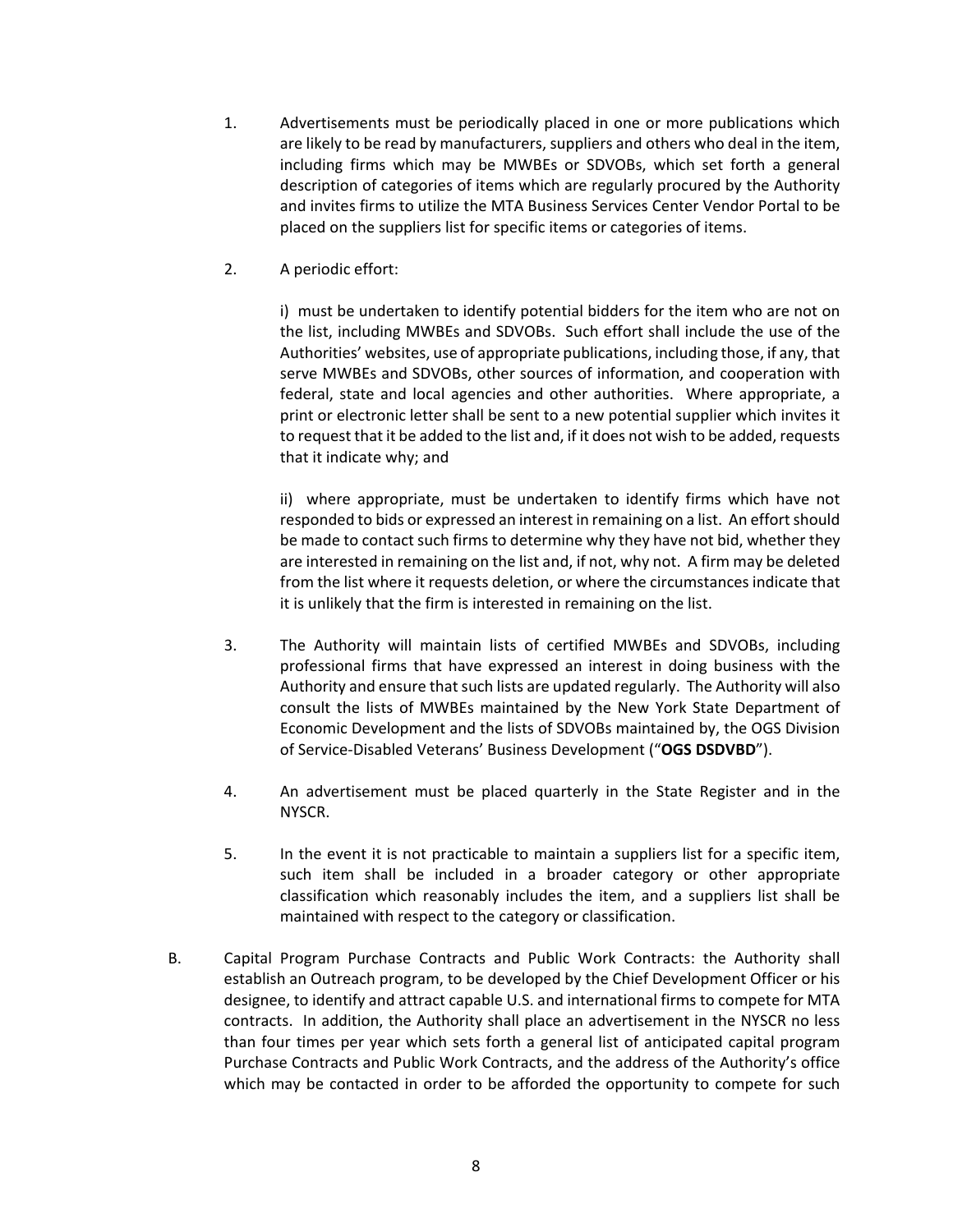contracts and for other Authority contracts. Advertisements will also be placed in publications that serve MWBEs.

#### **Article VII – MWBE, SDVOB, and Disadvantaged Business Enterprise ("DBE")**

The potential exists for MWBE, SDVOB, and DBE involvement in General Contracts. The Authority shall use its best efforts to maximize the utilization, as applicable, of DBEs under the Authority's federal program, and MWBEs and SDVOBs under the New York State programs set forth in Public Authorities Law §2879, Article 15-A and Article 17-B of the Executive Law and these General Contract Guidelines.

- A. The MTA Chief Diversity Officer is responsible for ensuring compliance with all applicable laws and regulations and for overseeing the programs established by the MTA to promote and assist: 1) the participation by MWBEs and SDVOBs in procurement opportunities and facilitation of the award of General Contracts to such enterprises; 2) the utilization of MWBEs and SDVOBs as subcontractors and suppliers to Authority prime contractors; and 3) the utilization of partnerships, JVs or other similar arrangements between MWBEs, SDVOBs and prime contractors. The Chief Diversity Officer reports directly to the Chairman in connection with the responsibilities set forth herein, and will participate in the procurement process either directly or through his or her designees.
- B. A Purchase Contract or a Miscellaneous Procurement Contract, not estimated to involve the expenditure in excess of \$1 million, that is not federally funded, may be awarded pursuant to Section 1209.7(b) or Section 1265-a.2(b) of the Public Authorities Law without competitive sealed bidding or other formal competitive process, notwithstanding any other provision of law or these General Contract Guidelines where the proposed award is to a SBC, MWBE or SDVOB. The MTA and its agencies will administer set-aside procurements pursuant to the laws, rules and procedures that govern small purchase contracting.

The Authority CPO or his/her designee shall determine which Purchase Contracts or Miscellaneous Procurement Contracts are appropriate for these procurements. In the case of Purchase Contracts or Miscellaneous Procurement Contracts that are eligible pursuant to Section 2879(3)(b)(i) of the Public Authorities Law for award to SBCs, MWBEs or SDVOBs, the CPO may make a determination that any such Purchase Contract or Miscellaneous Procurement Contract may only be awarded to an MWBE, or only to an SDVOB, or only to an MWBE or an SDVOB. The basis for such a determination must be to promote participation of MWBEs and SDVOBs in Authority contracts, as mandated by Articles 15-A and 17-B of the Executive Law, respectively, and to assist the Authorities in achieving their MWBE and SDVOB goals.

Notice of such procurements shall be placed on the Authority website inviting responsive bids/proposals from qualified SBCs, MWBEs and/or SDVOBs. Awards pursuant to this process shall be made to the bidder/proposer determined to have submitted the bid/proposal that is most advantageous to the Authority after considering price and any other relevant factors. The CPO may reject all offers and withdraw the designation of a contract as one to be awarded pursuant to this process if the CPO determines that an award will result in the payment of an unreasonable price or otherwise not be advantageous to the Authority.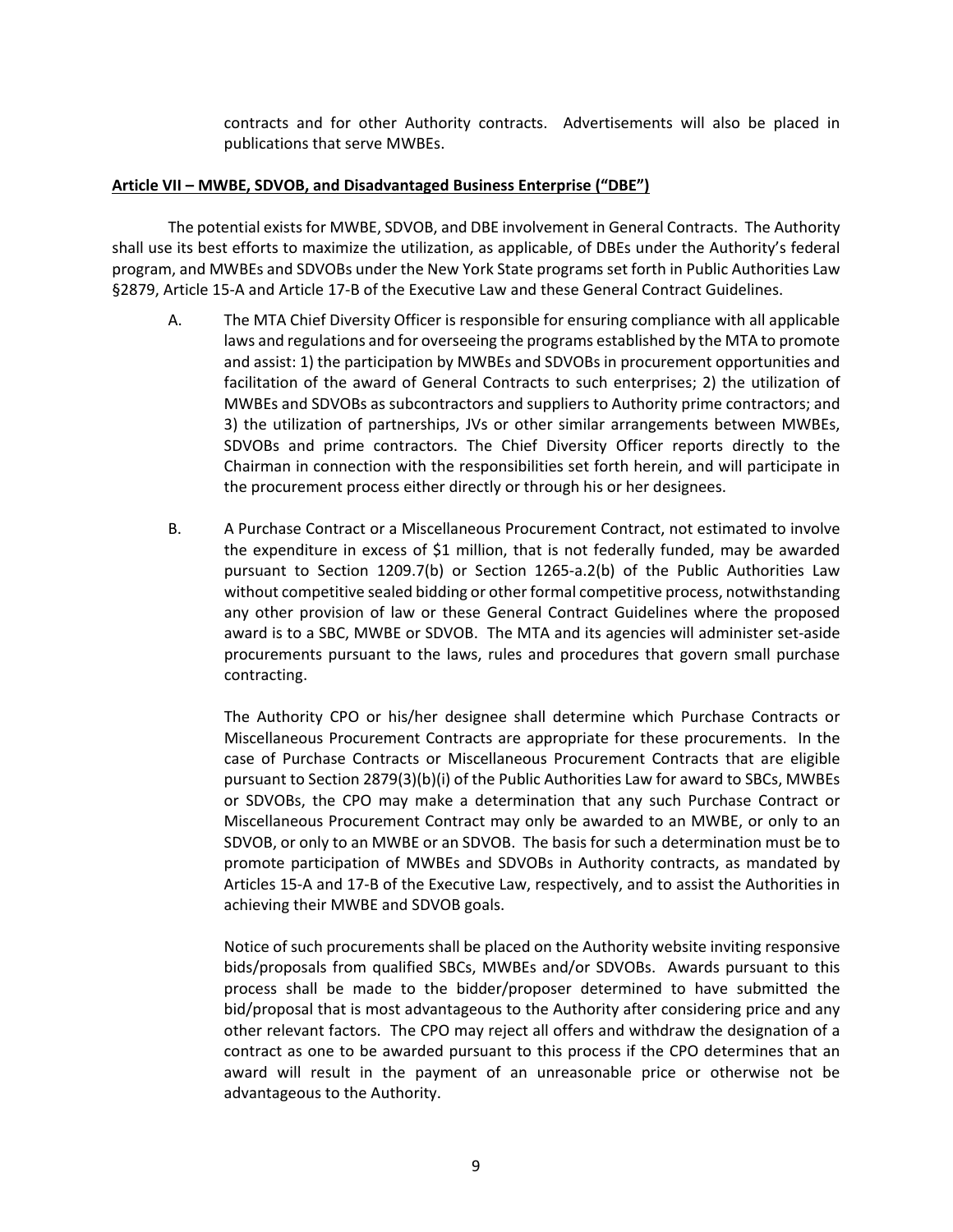The value for SDVOB set aside contracts may be in excess of \$1 million. In these instances, notice of such procurements must also be placed in the NYSCR.

- C. For contracts awarded pursuant to these General Contract Guidelines, other than those whose award process is described in Article VII.B., the Authority shall establish appropriate goals for participation by MWBEs and SDVOBs and for the utilization by prime contractors of MWBEs and SVDOBs as subcontractors and suppliers. Statewide MWBE numerical participation target goals will be established by the Authority based on the findings of the most recent New York State Disparity Study.
- D. The Authority will conduct non-federally funded procurements in a manner that enables the Authority to achieve the maximum feasible portion of the goals set pursuant to Article VII.C., including by taking the following actions:
	- 1. establishing measures and procedures to ensure that MWBEs and SDVOBs are given the opportunity for maximum feasible participation in the performance of Authority contracts and to assist in the identification of those contracts that are best suited for MWBE and SDVOB participation so as to facilitate the Authority's achievement of the maximum feasible portion of the MWBE and SDVOB goals;
	- 2. designating the New York State Division of Minority and Women-owned Business Development ("**DMWBD**") to certify and decertify MWBEs, and OGS DSDVBD to certify and decertify SDVOBs, for purposes of these General Contract Guidelines;
	- 3. setting forth in each contract solicitation the expected degree of MWBE and SDVOB participation based on potential subcontracting opportunities and the availability of MWBEs and SDVOBs to respond competitively to those opportunities;
	- 4. providing to prospective contractors in writing, or by identifying a link to a website containing a current list of MWBEs and SDVOBs;
	- 5. with regard to JVs, allowing a bidder/proposer to count toward meeting its MWBE and SDVOB participation goals, the MWBE or SDVOB portion of the JV;
	- 6. waiving a contractor's obligation relating to MWBE or SDVOB participation after a showing of good faith efforts to comply with the participation goal; and
	- 7. verifying that MWBEs and SDVOBs listed in a successful bid/proposal are actually participating to the extent listed in the project for which the bid/proposal was submitted.
- E. The Authority will also consider, where practicable:
	- 1. the severability of construction projects and other bundled contracts;
	- 2. with respect to MWBEs, the implementation of a program that will enable the Authority to evaluate each contract to determine the appropriateness of the goal pursuant to the most recent New York State Disparity Study; and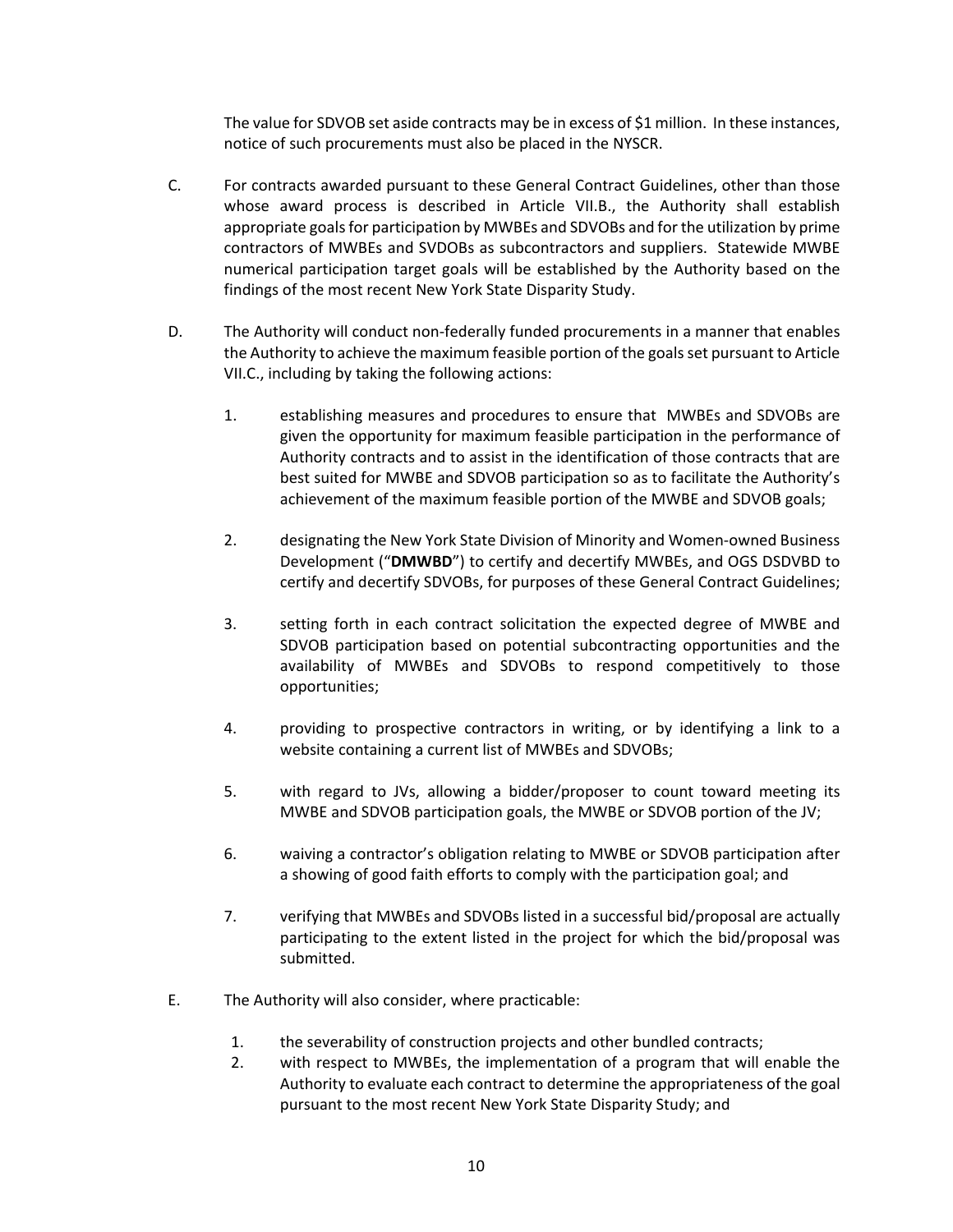- 3. compliance with the requirements of any federal law or regulations concerning opportunities for any DBEs, MWBEs and SDVOBs that effectuates the purposes of this Article VII.
- F. The Chief Diversity Officer or his/her designee is responsible for ensuring compliance with all applicable laws and regulations with regard to the utilization of DBEs on federally funded General Contracts.

# **Article VIII - Change Orders**

A. A change order to a General Contract which (a) exceeds \$1 million, (b) increases the total contract price by more than ten percent of the original value, or (c) increases the contract duration by more than ten percent of the original contract duration, may be entered into by an Authorized Officer, upon the approval of the Board pursuant to a resolution adopted in accordance with Article IX hereof. The submission to the Board shall include an explanation of the need for the change order. In order to avoid splitting change orders to below \$1 million for the purpose of avoiding the Board approval requirements of this Article VIII.A., the CPO of the relevant Authority must approve multiple change orders to the same contract and for the same scope of work, if all such change orders for any rolling 12-month period would equal to or be more than \$1 million.

For example only, if change order #1 is issued in March Year 1 for \$600,000, change order #2 is issued in June Year 1 for \$300,000 and change order #3 is issued in January Year 2 for \$200,000 (all for the same scope of work), then the CPO would be required to approve change order #3 because the total amount would be \$1.1 million for the rolling 12-month period from March Year 1 to March Year 2, and further the CPO would need to approve any other change order issued during any rolling 12-month period which would bring that 12-month period total to be equal to or greater than \$1 million.

- B. All other change orders shall be approved by an Authorized Officer; provided that a change order over \$250,000 must be approved by the Authority President, CPO, or the Authority President's designee. This provision applies to all contracts subject to these General Contract Guidelines.
- C. Notwithstanding the foregoing, an Authorized Officer may enter into a change order without Board approval in any of the following situations as determined by an Authorized Officer:
	- 1. The existence of an emergency, other critical need or unforeseen circumstance;
	- 2. There is a risk of a substantial increase in cost or delay if prompt action is not taken; or
	- 3. The change order does not change the total contract price to exceed the contract budgeted cost, including contingency.
- D. Change orders that do not require Board approval pursuant to Paragraph C above, but that (a) increases the total contract price by more than ten percent of the original value, or (b) increases the contract duration by more than ten percent of the original contract duration, shall require prior written notice to the Chairman of the Finance Committee.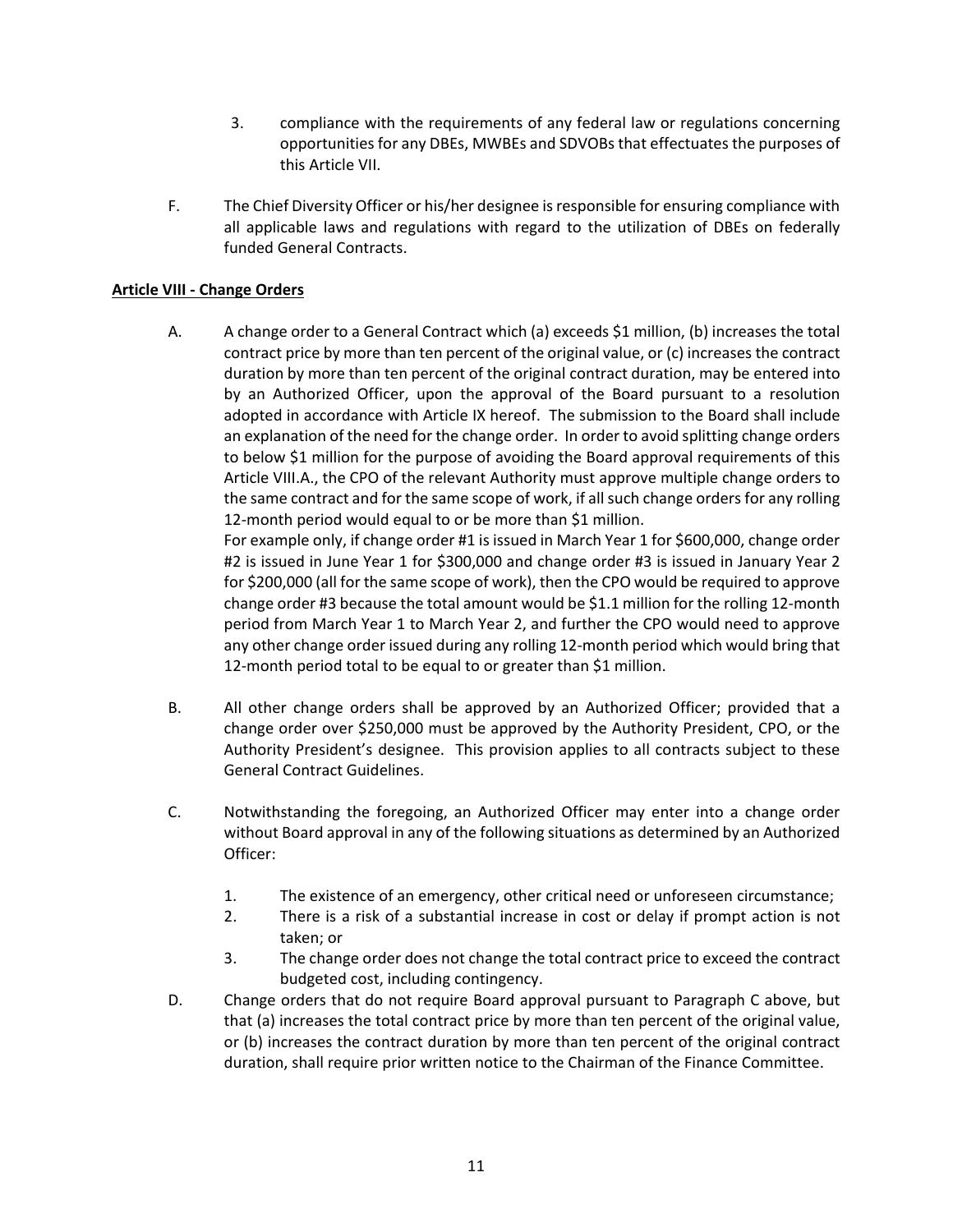E. The Chairman shall establish policies with respect to the delegation of responsibilities set forth in this Article.

## **Article IX - Form of Board Resolution**

- A. Except as otherwise required in Article III, the procedure for the adoption by the Board and the format of a resolution pursuant to these General Contract Guidelines shall be determined by the Chairman and may be in the form of a staff summary or a formal resolution. Provided, however, that any Board resolution or staff summary sought pursuant to these General Contract Guidelines shall 1) identify the contractor by name; 2) briefly describe the substance of the General Contract; 3) specify all the information required under the applicable provisions of these General Contract Guidelines; and 4) specify the estimated or actual cost to the Authority or that the estimated or actual cost shall be within the budget approved by the Board for that purpose.
- B. To the extent practicable, the recommendation of award and the associated resolution or staff summary shall first be submitted to the standing committee of the Board responsible for the Authority.
- C. The Chairman may modify the procedures in this Article for all Authorities.

# **Article X - Responsibilities of General Contractors**

In each General Contract, a general contractor shall have the following responsibilities:

- A. To perform the contract in accordance with its terms and to remain a responsible contractor;
- B. To provide the public work, goods, supplies, materials, or equipment required under the contract competently, efficiently, in a timely manner, at a fair and reasonable cost and in a manner which is satisfactory to the Authority; and
- C. To cooperate with Authority personnel who are directing, supervising or monitoring the performance of the general contractor or who are assisting in their performance.

## **Article XI - Contracts Involving Former Officers or Employees of the Authority**

The Authority may enter into contracts with any Authority's former officers, former employees or with firms employing such former officers or former employees only to the extent permitted by Public Officers Law §73.

## **Article XII - Miscellaneous**

A. Except to the extent prohibited by law, the Chairman or Chief Executive Officer, or his/her designee, with prior notice to the Chairman of the Finance Committee, may waive the provisions of these General Contract Guidelines in the event of an emergency involving the health or safety of the public. If a contract is federally assisted, prior to issuing a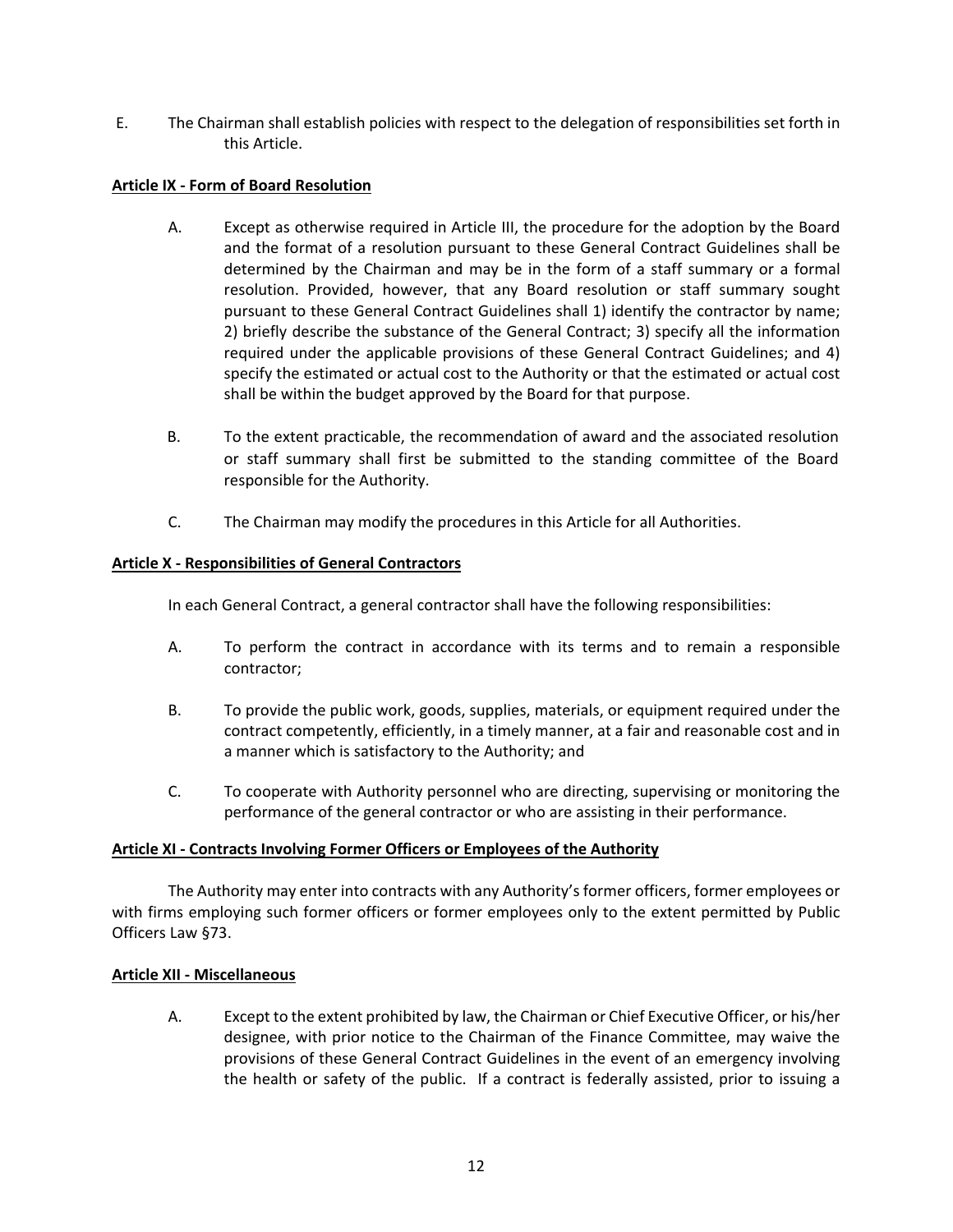waiver, consideration should be given to the steps which may be taken to assure that federal assistance is not jeopardized.

- B. No Board Committee action or Authority policy, other than one approved by the Chairman, shall be inconsistent with these General Contract Guidelines.
- C. An Authority may not divide or split any contract or series of contracts for the purpose of avoiding the requirements of these General Contract Guidelines provided that with regard to SBMP and SBFP contracts awarded under Article III.C. and discretionary contracts awarded under Article VII.B., an Authority may divide requirements for the purpose of unbundling contracts to create SBMP, SBFP or discretionary contracting opportunities.
- D. If prior to the commencement of an Authority fiscal year, an Authorized Officer reasonably anticipates that, during the next fiscal year, the Authority will expend, in the aggregate, in excess of \$1 million for a series of Purchase Contracts for the same or substantially similar good or for a series of Public Work Contracts for same or substantially the same type of public work: 1) such requirement shall be met pursuant to a requirements contract awarded pursuant to the applicable provisions of these General Contract Guidelines; 2) each such Purchase Contract shall be awarded pursuant to the provisions of Article II.C., Article III, Article IV, Article VI, or Article VII.B. of these General Contract Guidelines or 3) each such contract shall be awarded pursuant to the provisions of Article II.C., Article III, or Article VII.B. or a procedure determined by an Authorized Officer to be comparable to Article IV or Article VI.
- E. Nothing in these General Contract Guidelines shall preclude the Authority from accepting bids/proposals utilizing an electronic bidding system that may inform bidders whether their bid is the current low bid, and allow bidders to submit new bids before the date and time assigned for the opening of bids. Such procedure shall not constitute disclosure in violation of Section 2878 of the Public Authorities Law.
- F. A General Contract awarded by an Authority pursuant to these General Contract Guidelines may provide that the General Contract includes the requirements of one or more other Authorities.
- G. Each Authority shall maintain records, for each fiscal year, of the all Purchase Contracts in an actual or estimated amount of \$15,000 or more entered into by the Authority at the request of such Division/Department, and such reports shall be prepared pursuant to the specifications located in Article IX.B. and Article IX.C. of the Services Contract Guidelines.
- H. The Authority shall prepare a publicly available report no less frequently than annually, summarizing procurement activity by the Authority for the period of the report in accordance with the reporting requirements of Section 2879(6) of the Public Authorities Law.
- I. These General Contract Guidelines are intended for the guidance of officers and employees of the Authority only. Nothing contained herein is intended or shall be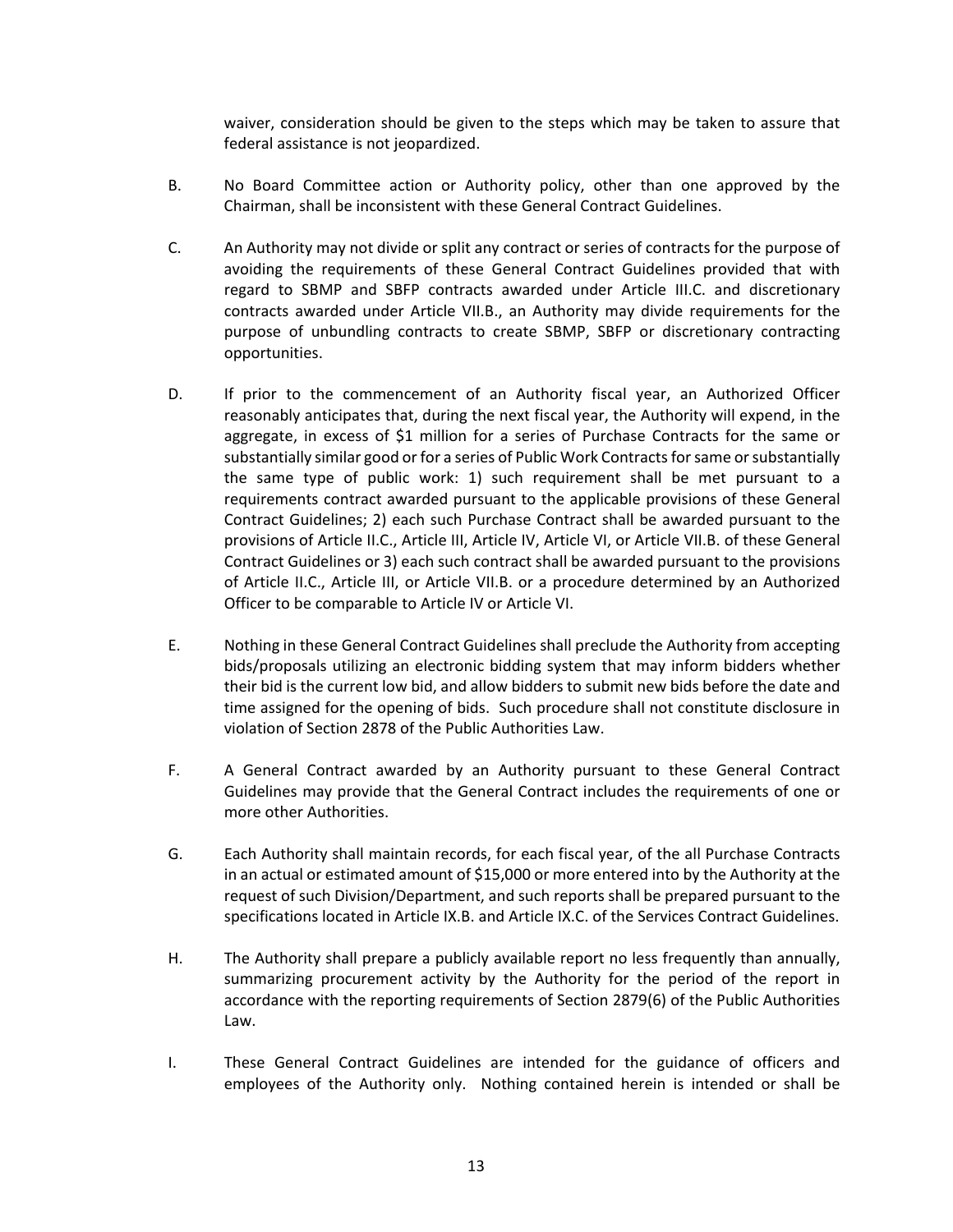construed to confer upon any person, firm or corporation any right, remedy, claim or benefit under, or by reason of, any requirement or provision hereof.

- J. To make MTA work more appealing to contractors and thereby increase competition and reduce the costs that the MTA typically pays for its Capital Program projects, the following Cost Containment Initiatives shall be implemented on all Capital Program projects unless the Chief Development Officer grants a waiver based upon a determination that such Cost Containment Initiative is impractical for a specific project:
	- 1. Neutral Dispute Resolution: Disputes shall be resolved by a neutral arbitrator or panel of arbitrators or in a court of competent jurisdiction.
	- 2. Project CEOs: The Chief Development Officer or his designee shall appoint a Project CEO ("PCEO") for each project who shall be empowered to make project decisions and shall be accountable for the project's budget and schedule. PCEO decisions affecting scope, budget and schedule can only be overruled or amended by the MTA Chief Development Officer.
	- 3. In developing the Request for Proposal or Bid documents for a project, and as part of any negotiation and contractor selection process, the PCEO shall develop a strategy designed to optimize the cost and schedule for the project. Such strategy shall be approved by the Chief Development Officer or his designee and shall establish the following:

a. A contracting approach that considers factors other than just price in selecting a contractor (e.g., competitive RFP or A+B bidding), even where design-build contracting is not required. Excluded from this requirement are contracts awarded under the Small Business Mentoring Program and the Small Business Federal Program for which a traditional low bid contracting approach is permissible.

b. Optimal turnaround times for submittals and similar documentation, which times shall be incorporated into the contract(s).

c. A strategy to allocate risk to the party in the best position to manage such risk. Factors to be considered in this category include, but are not limited to: (i) the availability of MTA provided outages, flaggers and other services; (ii) delays by third parties such as Amtrak, utility companies, and government agencies; and (iii) existing conditions, including both structural conditions and interferences and the existence of hazardous materials. The PCEO, in consultation with the Leaders of the MTA C&D Delivery and Contracts groups and the applicable operating agencies, shall establish for each project the optimal method for incorporation of such risk allocation into the contract(s) (e.g. guaranteed number of outages subject to a contractual percentage of cancelations, allowances, etc.).

d. Favorable payment terms, to be established in consultation with the MTA Chief Financial Officer. Unless otherwise indicated, payment terms shall be 15 days.

e. Guidelines that promote the use of off-the-shelf products and components and eliminate customization to the extent practicable.

4. Reduced Bonding Requirements: Unless otherwise prohibited by law or by MTA funding partners for specific projects (e.g., the Federal Transit Administration), the Request for Proposal or Bid documents for a project shall provide that Payment and